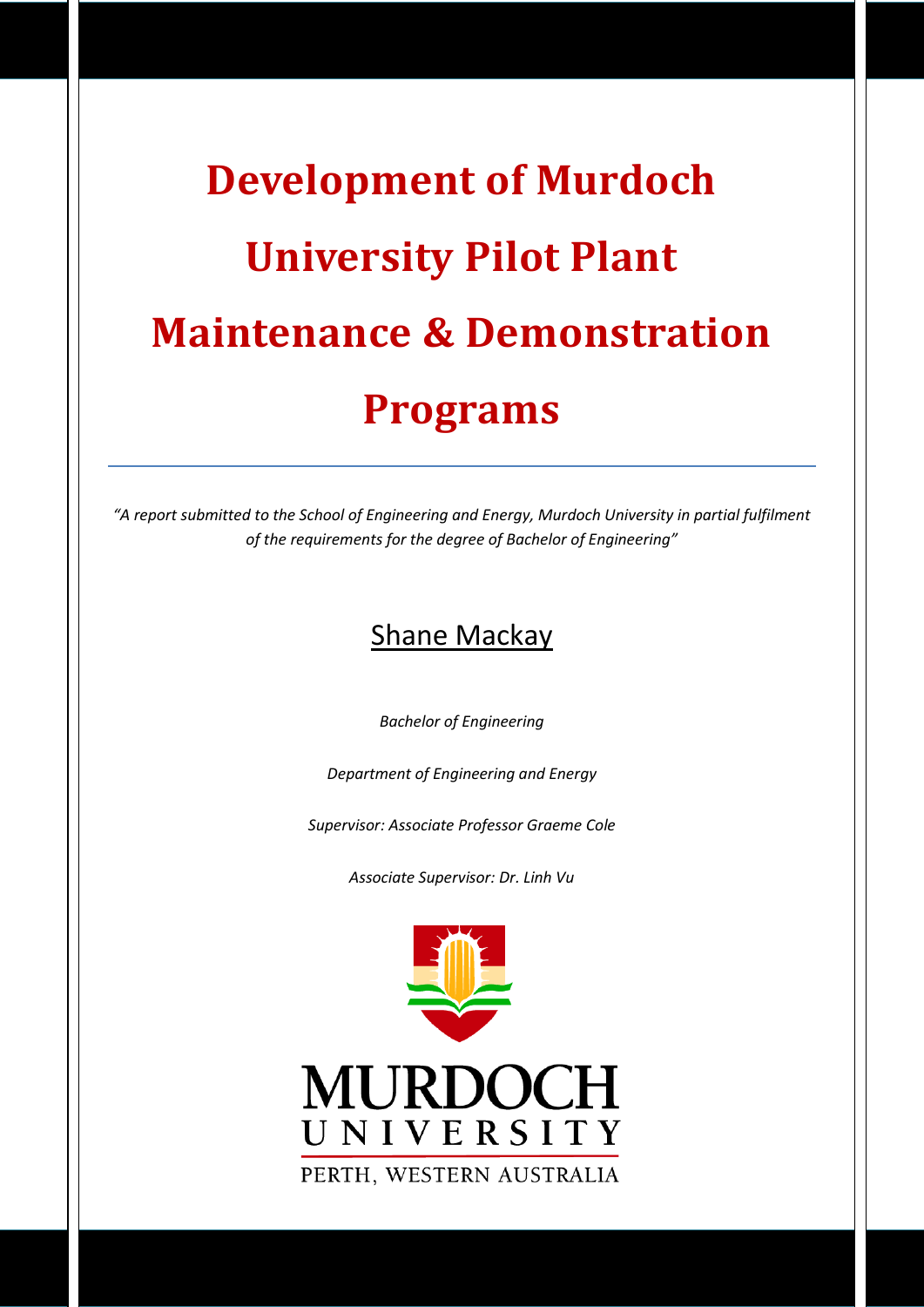#### **Executive Summary**

<span id="page-1-0"></span>The structure of the Instrumentation and Control Engineering stream at Murdoch University exposes students to significant practical components as well as extensive development of theoretical knowledge. One of the most industry-like practical components that these students have access to is the Murdoch University Pilot Plant. For this reason, it is important that the Pilot Plant is operating smoothly and kept as up to date as possible. The main purpose of this thesis paper is to ultimately improve the performance of the Pilot Plant and hopefully enable it to become an even more valuable resource.

Throughout the time spent on this thesis paper, various improvements and new aspects have been developed and implemented into the Pilot Plant. One of the first ideas explored through this thesis was a significant recoding of the way instrumentation was activated and controlled, enabling all device control function blocks to be operated when the mode attribute is set to program. It is envisaged that this will allow for significantly less operator confusion as has been experienced since the recent upgrade. Further to this, a significant portion of this thesis examined the development and implementation of both maintenance and demonstration programs. Existing research provided evidence that sequential control modules would be the easiest method for coding the maintenance program. This program was designed to activate both upon user demand and automatically on a preset time to cycle various aspects of the Pilot Plant that are susceptible to seizing during extended periods of dormancy. Minimal running time was an important aspect that needed to be considered and this was achieved, with the program completing in two minutes.

The thesis then goes on to explore the development and implementation of the demonstration program. The demonstration program is quite similar to the maintenance program as it also employs sequential control modules. Its design allows for a systematic approach to turning on pumps and waiting until predefined conditions are met to allow the Pilot Plant to reach a steady state operating condition without any input from an operator. This was successfully achieved with a fully automated program from start to finish which it is envisioned will aid during times when tours of the Pilot Plant are being performed, allowing the tour guide to simply press a button and direct full focus to the explanation about the Pilot Plant. Finally this thesis explores the adaption and creation of new human machine interface pages to be implemented into Station to take full advantage of the newly developed code. Three new pages are created to allow easy integration of the new program settings, while minor modifications are also performed, to make operation of the Pilot Plant significantly simpler.

Through the significant research and development undertaken throughout this thesis, it has become evident that there are many more opportunities and directions that further projects could take to build upon this knowledge base and further improve the Murdoch University Pilot Plant and ultimately the Instrumentation and Control Engineering stream.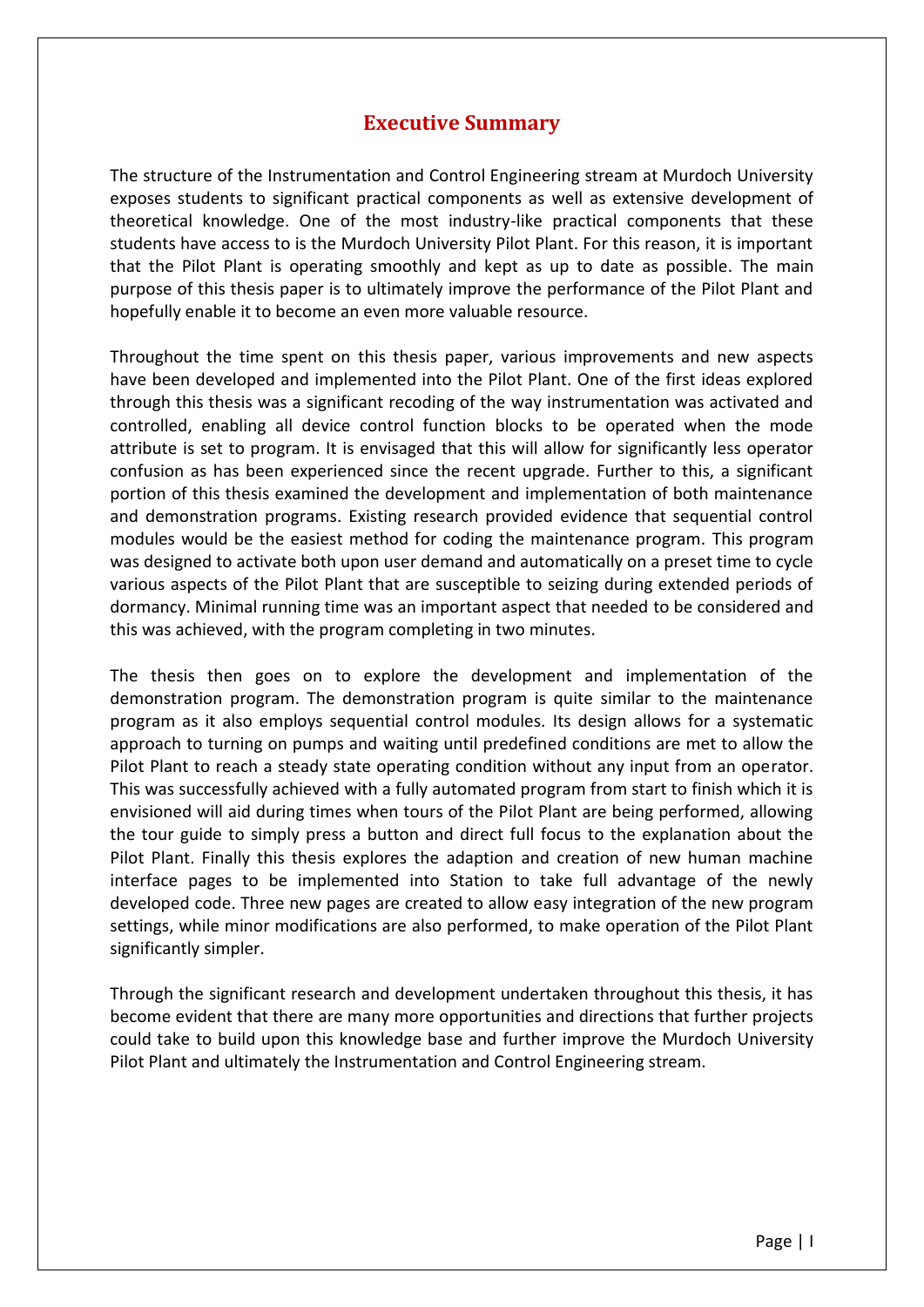### **Acknowledgements**

<span id="page-2-0"></span>For their enormous assistance in this project thanks are given to the following individuals:

Project Supervisor: Associate Professor Graeme R Cole,

Lecturer, Murdoch University

Assistant Project Supervisor: Dr. Linh Vu

Lecturer, Murdoch University

#### Mr Will Stirling

Technical Officer, Murdoch University

Mr John Boulton

Technical Officer, Murdoch University

Jolene Mackay

For her continued support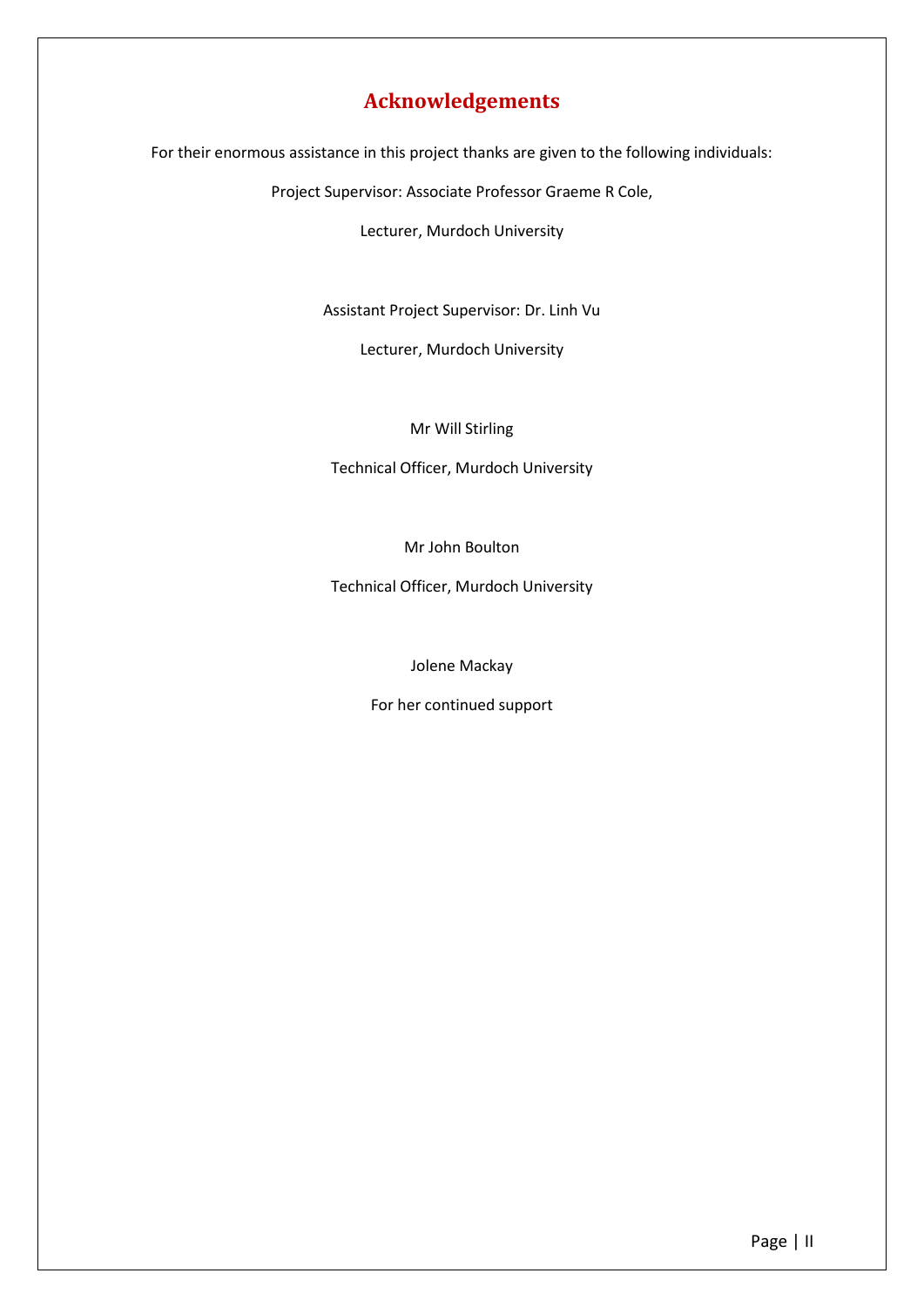### **Table of Contents**

<span id="page-3-0"></span>

| 1.1.              |  |                                                                       |  |  |
|-------------------|--|-----------------------------------------------------------------------|--|--|
| 1.2.              |  |                                                                       |  |  |
| 1.3.              |  |                                                                       |  |  |
| 1.1.1             |  |                                                                       |  |  |
| 1.1.2             |  |                                                                       |  |  |
| 1.1.3             |  | Implementation of Control Loops Tuning through Station HMI 4          |  |  |
| 1.1.4             |  | Development and Implementation of Pilot Plant Maintenance Program 5   |  |  |
| 1.1.5             |  | Development and Implementation of Pilot Plant Demonstration Program 5 |  |  |
| 1.4.              |  |                                                                       |  |  |
| 1.5.              |  |                                                                       |  |  |
| <b>CHAPTER 2:</b> |  |                                                                       |  |  |
| 2.1               |  |                                                                       |  |  |
| 2.2               |  |                                                                       |  |  |
| 2.3               |  |                                                                       |  |  |
| 2.4               |  |                                                                       |  |  |
| 2.4.1             |  |                                                                       |  |  |
| 2.4.2             |  |                                                                       |  |  |
| <b>CHAPTER 3:</b> |  |                                                                       |  |  |
| 3.1               |  |                                                                       |  |  |
| <b>CHAPTER 4:</b> |  |                                                                       |  |  |
| <b>CHAPTER 5:</b> |  |                                                                       |  |  |
| 5.1               |  |                                                                       |  |  |
| 5.2               |  |                                                                       |  |  |
| 5.3               |  |                                                                       |  |  |
| <b>CHAPTER 6:</b> |  |                                                                       |  |  |
| 6.1               |  |                                                                       |  |  |
| 6.2               |  |                                                                       |  |  |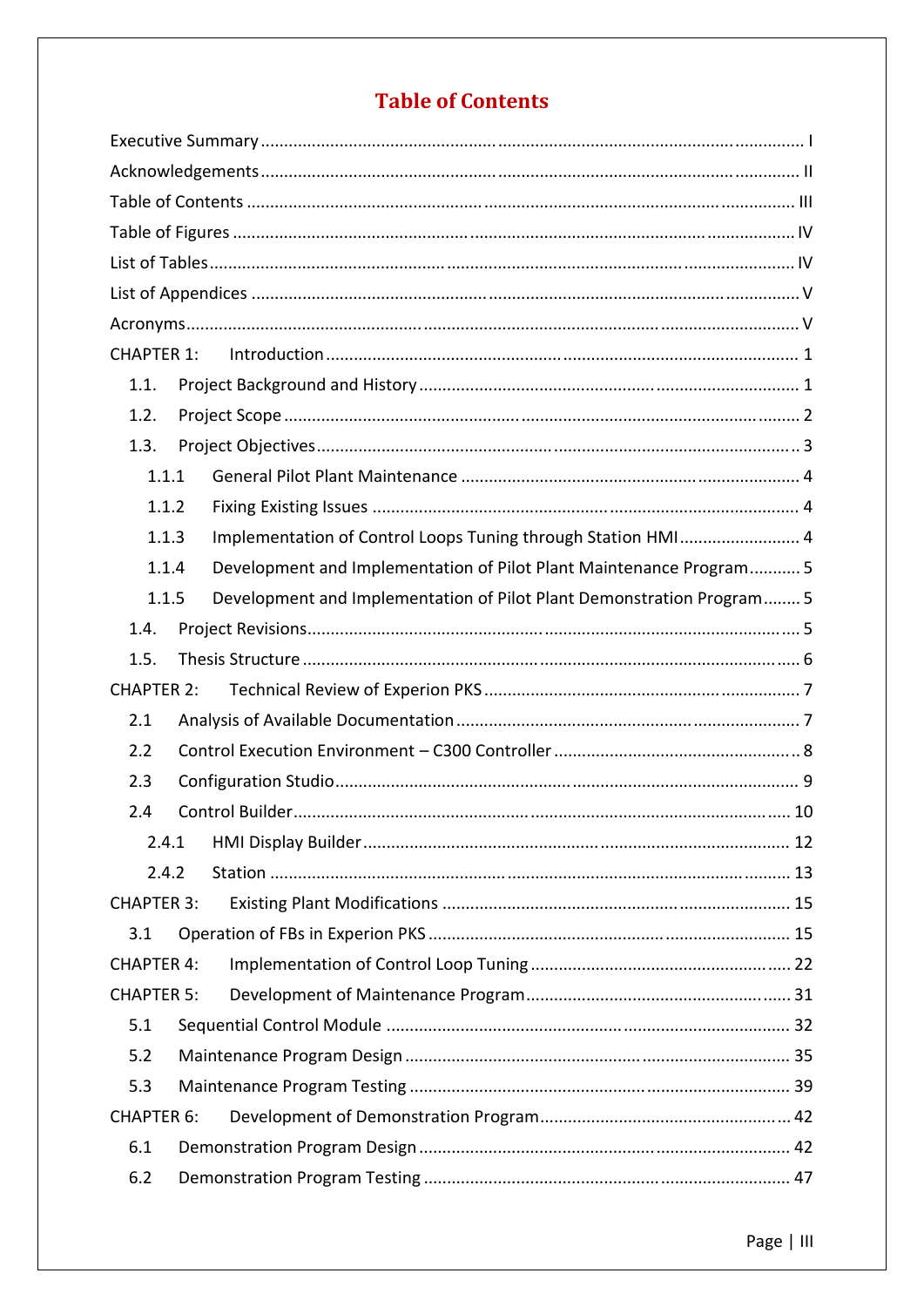# **Table of Figures**

<span id="page-4-0"></span>

| Figure 2.1 - Honeywell C300 Controller located in Pilot Plant Control Cubicle  8         |  |
|------------------------------------------------------------------------------------------|--|
|                                                                                          |  |
|                                                                                          |  |
|                                                                                          |  |
|                                                                                          |  |
|                                                                                          |  |
|                                                                                          |  |
| Figure 4.1 - Previous PID Point Detail Tuning Parameter Selection[3]  22                 |  |
|                                                                                          |  |
|                                                                                          |  |
|                                                                                          |  |
| Figure 4.5 - Cyclone Underflow Tank Pump to Ball Mill Tank Flow Control Loop  29         |  |
| Figure 4.6 - Raw Water Addition Valve to Non-Linear Tank Level Control Loop  30          |  |
|                                                                                          |  |
|                                                                                          |  |
|                                                                                          |  |
|                                                                                          |  |
|                                                                                          |  |
| Figure 5.6 - Maintenance Program Testing through Storage Tank and Ball Mill Tank HMI  40 |  |
|                                                                                          |  |
| Figure 6.2 - Selection of Demonstration SCM with corresponding HMI equivalent  44        |  |
|                                                                                          |  |
|                                                                                          |  |
|                                                                                          |  |
|                                                                                          |  |
|                                                                                          |  |
|                                                                                          |  |
|                                                                                          |  |

# **List of Tables**

<span id="page-4-1"></span>